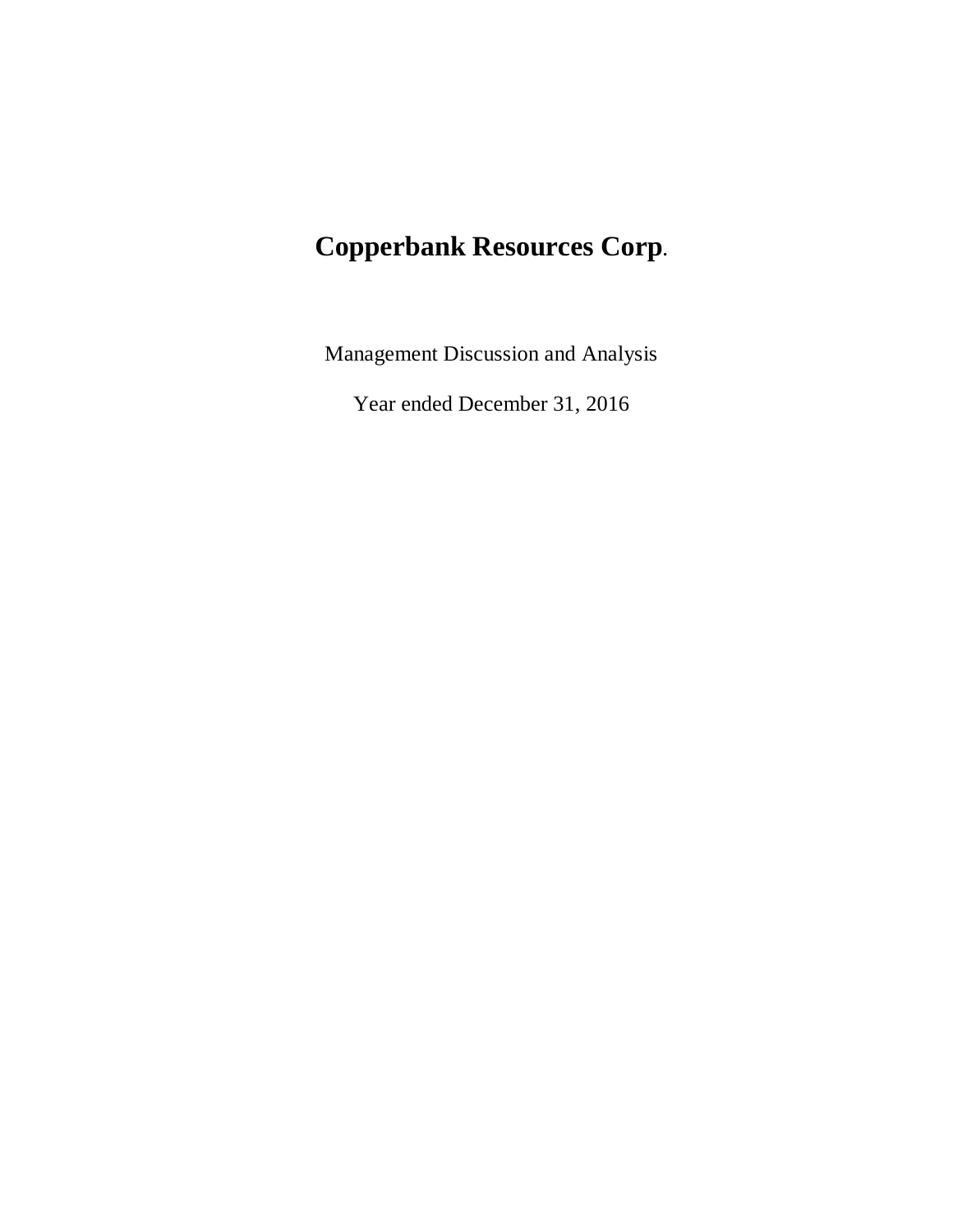# **Background**

The following discussion and analysis of Copperbank Resources Corp. (the "Company" or "Copperbank") for the year ended December 31, 2016, is prepared as of **April 24, 2017** and should be read together with the audited consolidated financial statements for the same year and related notes attached thereto, which are presented in Canadian dollars and prepared in accordance with International Financial Reporting Standards ("IFRS") as issued by the International Accounting Standards Board ("IASB"). All amounts are stated in Canadian dollar unless otherwise indicated.

Certain statements in this report that are not historical facts are forward-looking statements involving known and unknown risks and uncertainties, which could cause actual results to vary considerably from these statements. Readers are cautioned not to put undue reliance on forward-looking statements.

Additional information of the Company is available on SEDAR at [www.sedar.com.](http://www.sedar.com/)

## **Description of Business**

Copperbank was incorporated on October 21, 2014 under the Business Corporation Act (British Columbia), whereby 0999279 B.C. Ltd. ("0999279"), 1016077 B.C. Ltd. ("Full Metal"), and Choice Gold Corp. ("Choice Gold"), were amalgamated as one company (the "Transaction"). The legal existence of Choice Gold and Full Metal ceased however, 0999279 survived the amalgamation continued under the name Copperbank Resources Corp.

The Company's head office and principal address is Suite 2706 - 1011 West Cordova Street, Vancouver, BC, V6B 0C2. The Company's shares are traded on the Canadian Securities Exchange ("CSE") under the symbol "CBK" and its principal business is the acquisition and development of mineral properties. All of the Company's resource properties are located in the U.S.A. and are still in their exploration stages.

The underlying value of the Company's resource properties are entirely dependent on the existence of economically recoverable reserves, on the ability of the Company to obtain the necessary financing to complete development, and upon future profitable production.

#### **Outlook**

During the year ended December 31, 2016, the Company completed a private placement for the issuance of 7,500,000 common shares for the gross proceeds of \$300,000. In addition to preserve the treasury, the Company issued 3,328,340 common shares to settle payables to the Company's CEO, CFO, and its executive chairman for the amount of \$216,417 and issued 1,687,000 common shares to the optionor of the Company's Pyramid Properties to settle option payments.

As of December 31, 2016, the Company had a working capital deficiency and had recurring losses since inception. The Company may need to raise addition funding for acquisition of new resource properties or to finance its operations in the next twelve months. The Company has a history of raising funding when needed in the past, however there is no guarantee that the Company can do so in the future.

As a result, management will keep the operating activities low to preserve its treasury in order to wait for the improvement of metal prices and capital markets that provide a better environment for raising further financing.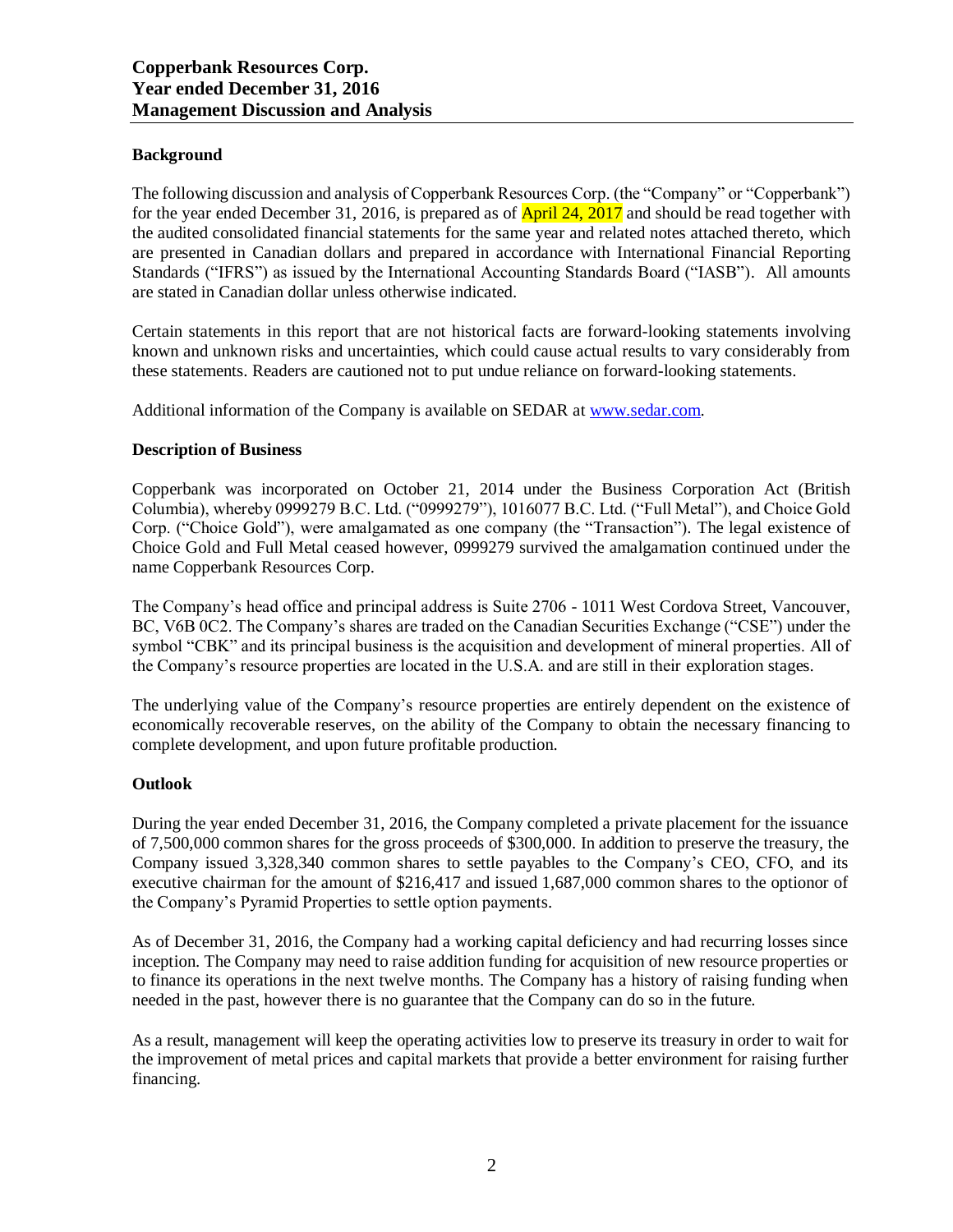## **Events after year ended December 31, 2016**

In February, 2017, the Company issued an unsecured, non-interest bearing convertible loan in the amount of \$400,000 with the Company's CEO. The whole amount of \$400,000 can be converted into common shares of the Company at \$0.08 per share within two years at the option of the lender.

In February 2017, the Company issued 500,000 common shares to the Company's CEO and 400,000 common shares to a consultant for settlement of accounts payable of \$50,000 and \$40,000 respectively.

In February 2017, the Company granted 6,650,000 incentive stock options, with an exercise price of \$0.10 per share to officers, directors, consultants and advisors. These options can be exercised for a period of five years from the date of grant, are subject to the policies of the Canadian Securities Exchange and contain vesting provisions whereby 25% of the Options vest six months from date of grant and 25% every six months thereafter.

## **Exploration Properties Overview**

As of December 31, 2016, the Company held the Pyramid Project in southwest Alaska situated on Nativeland and which hosts an initial inferred copper resource with excellent exploration upside. The Company also had the Contact Project in Nevada that hosts a copper resource with a recent, positive prefeasibility study.

Strategic review and planned drilling activities in 2017:

On April 4, 2017 the Company has completed a strategic review of the Pyramid Property and the Contact Property. Management believes completing further drilling campaigns at both deposits may unlock substantial new value for the Company. It is anticipated that the budgetary parameters, which the Company management is planning, would result in a small financing being completed if the proposed programs went forward. It is anticipated that the company's existing strategic shareholders would be the lead orders of the financing.

At the Pyramid project, it is envisaged that 1,500 metres could be drilled in the mid-summer of 2017 for an estimated budget of USD \$750,000. The Company's objective would be to drill step-out holes from the current resource and to depth, in advance of infill drilling planned for 2018. Specifically, the program is designed to expand high grade resources around diamond drill hole PY11-16 which returned 155 meters of 0.71% copper, 0.18 g/t gold and 0.018% molybdenum (0.97% Cu Eq.) starting at 94 metres, and bottoming in 34 meters of 0.844% copper. It should be noted that there is not sufficient information available to determine the true width of this mineralized zone. As well, The Company believes Pyramid shows excellent potential in the area of the untested potassic alteration zones with coincident magnetic highs. The important data that would be collected from these strategic holes, will better position the Company to determine next steps for this project.

At The Contact Deposit, additional reverse circulation infill drilling is proposed to follow-up and expand higher grade resources in the area of previously drilled holes EN104 which returned 22 metres of 1.003% copper starting at 44 metres and EN111 that returned 59 metres of 0.698% copper starting at 3 metres. As well, 8 widely-spaced shallow core holes are planned to obtain material for further metallurgical testing and provide additional recovery information required for potential mine planning. It is estimated that USD \$750,000 will accomplish these goals.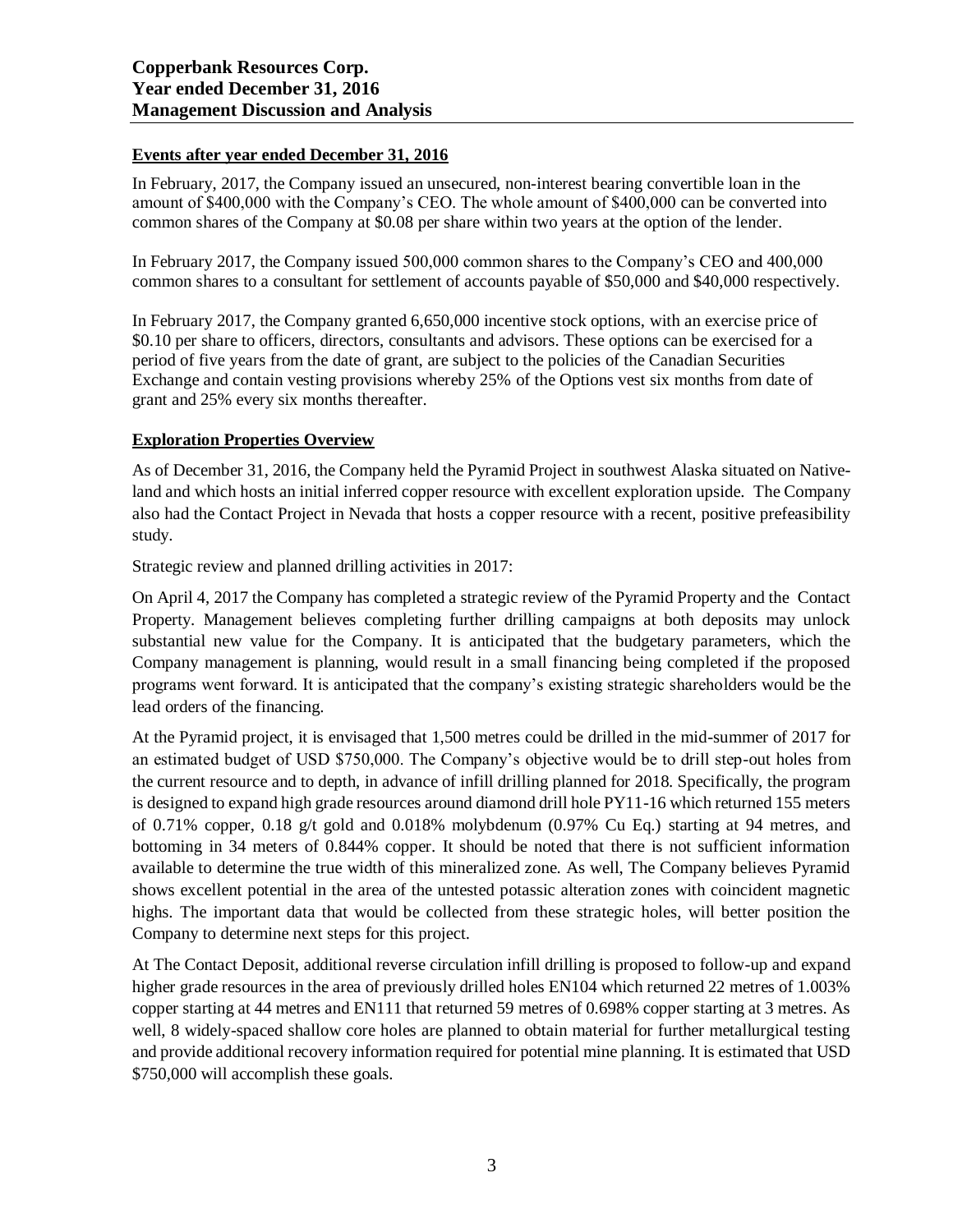The Company is considering additional exploration drilling within the program for the prospective Copper Ridge area, located 1.6 kilometres southwest of the main Contact Copper Deposit area. High grade rock chip samples were released on August 27, 2012 by the previous operator. The 2012 surface sampling program conducted by the previous operator returned grades in excess of 1% copper in grab samples, from outcrops with visible copper oxide mineralization within quartz monzonite host rock. A map of this entire area can be found on page 41 of the Company Presentation, which can be viewed at the Company's website at the following URL: [http://copperbankcorp.com/wp-content/uploads/2017/04/WEB-April-15-](http://copperbankcorp.com/wp-content/uploads/2017/04/WEB-April-15-2017-CBK-Presentation.pdf) [2017-CBK-Presentation.pdf](http://copperbankcorp.com/wp-content/uploads/2017/04/WEB-April-15-2017-CBK-Presentation.pdf)

Testing this area by widely-spaced reverse circulation drilling is being considered in conjunction with the drilling at the main Contact Copper deposit.

During the year ended December 31, 2016, there were no exploration charges incurred except the necessary fees and charges for the maintenance of Company's ownership in the Pyramid projects and the Contact Property.

|                                                  | Pyramid   | <b>Contact</b> | Other      | <b>Total</b> |
|--------------------------------------------------|-----------|----------------|------------|--------------|
|                                                  | \$        | \$             | \$         | \$           |
| Balance, December 31, 2014                       | 4,001,208 | 7,442,877      | 254,635    | 7,697,512    |
| Annual option fees                               | 149.154   |                |            |              |
| Annual renewal                                   |           | 43.416         |            | 43,416       |
| Effect of change in foreign exchange             |           | 762,831        | 26,098     | 788,929      |
| Provision for impairment                         |           | (8,249,124)    | (280, 733) | (8,529,857)  |
| Balance, December 31, 2015                       | 4,150,362 |                |            | 4,150,362    |
| Annual option fees and<br>maintenance of permits | 483,713   |                |            | 483,713      |
| Balance, December 31, 2016                       | 4.634,075 |                |            | 4.634,075    |

Continuity of the resource properties as at December 31, 2016: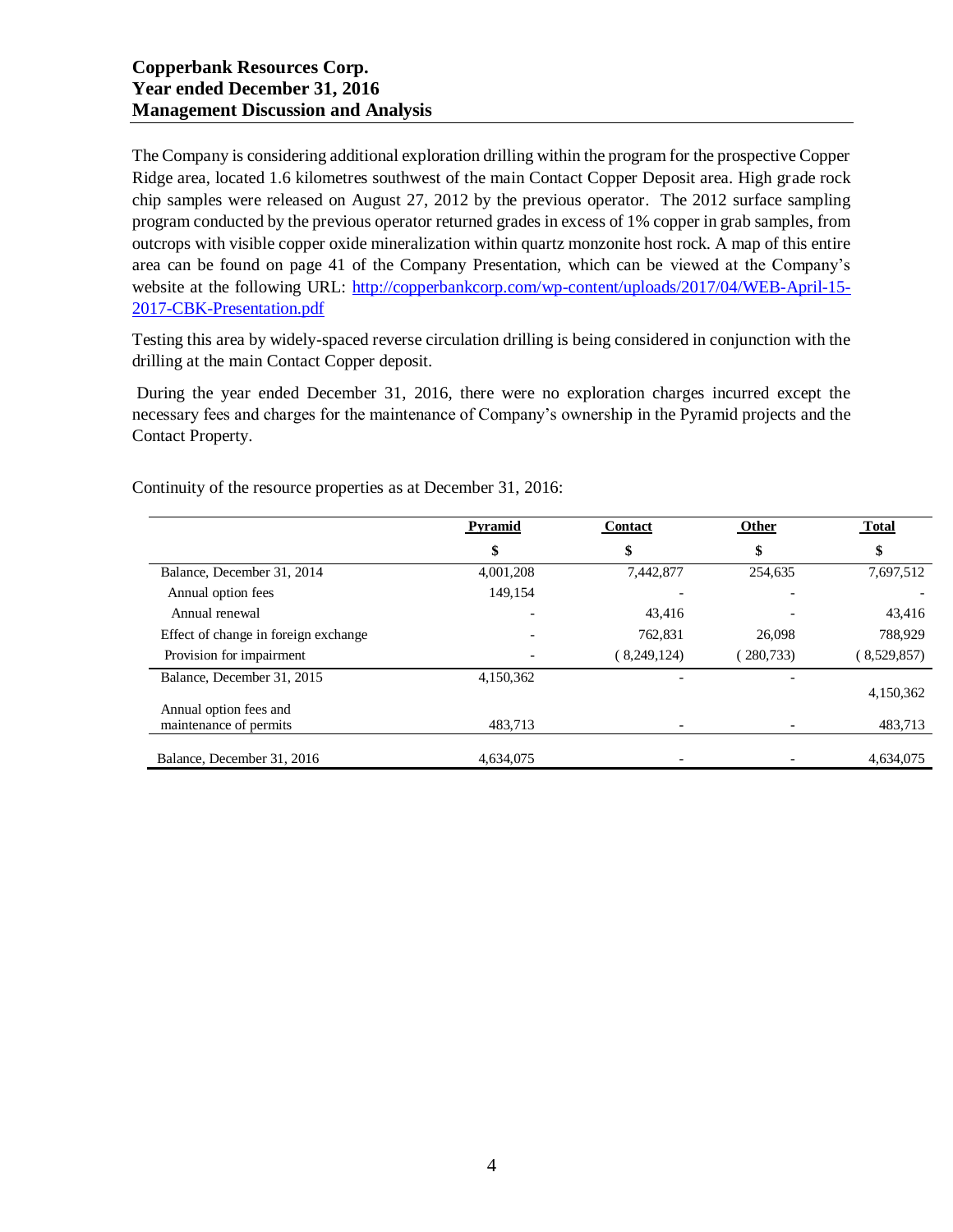## **Selective Annual Information**

As discussed previously, Copperbank was incorporated on October 21, 2014 whereby 0999279, Full Metal, and Choice Gold were amalgamated as one company. As a result, the financial position and result of operations of 0999279 have been presented under the continuity of interest basis of accounting and reflect the statement of financial position, statement of comprehensive loss, as if the assets and liabilities transferred to the Company from Enexco US had always been in 0999279. The Company's annual financial summary in the last three years is as below:

|                                       | 2016                     | 2015      | 2014       |
|---------------------------------------|--------------------------|-----------|------------|
|                                       | \$                       | S         | S          |
| Revenues                              | $\overline{\phantom{a}}$ |           |            |
| Net loss                              | 635,728                  | 9,118,808 | 12,578,463 |
| Net loss per share, basic and diluted | 0.00                     | 0.06      | 0.22       |
| Total assets                          | 4,728,797                | 4,566,796 | 12,647,570 |
| Total long term liabilities           |                          |           |            |

The Company is an exploration company that does not have revenue since inception, The Company's results are not subject to seasonality. Loss in 2014 was higher because the Company incurred one-time reorganization and transaction cost totaling \$2,714,652 in connection with the amalgamation discussed in the above and resource property impairment of \$8,739,117.

## **Summary of Quarterly Results**

All of the resource properties of the Company are in their exploration stages. The Company has not had revenue from inception and does not expect to have revenue in the near future. The Company's operating result is not seasonal in nature and has been mainly related to the amount of exploration activities in such quarter. The Company's quarterly performance in the latest eight quarters are as follows:

|                 | 2016       |                          |            | 2015                         |                          |           |                          |                          |
|-----------------|------------|--------------------------|------------|------------------------------|--------------------------|-----------|--------------------------|--------------------------|
|                 | $31 - Dec$ | 30-Sept                  | $30 - Jun$ | $31-Mar$                     | $31 - Dec$               | $30-Sep$  | 30-June                  | 31-Mar                   |
|                 | \$         | æ<br>Φ                   | ¢<br>Φ     | Φ<br>Φ                       | Φ                        | \$        | ¢<br>⊅                   | Φ                        |
| <b>Revenues</b> | -          | $\overline{\phantom{0}}$ | -          | $\qquad \qquad \blacksquare$ | $\overline{\phantom{a}}$ | -         | $\overline{\phantom{0}}$ | $\overline{\phantom{a}}$ |
| <b>Net Loss</b> | 65,739     | 179,523                  | 256,062    | 133,404                      | 375,000                  | 8,444,296 | 197,968                  | 101,544                  |
| Loss<br>per     |            |                          |            |                              |                          |           |                          |                          |
| share (i)       | 0.00       | 0.00                     | 0.00       | 0.00                         | 0.00                     | 0.06      | 0.00                     | 0.00                     |

**(i) loss per share - basic and diluted**

The Company's quarterly historical results were not subject to seasonality. These quarterly results were affected by following incidental events:

• Loss during quarter ended December 31, 2016 was about \$65,739. The Company incurred less losses as \$47K exploration expenses reported in prior quarters has been capitalized to the resources property at the year end.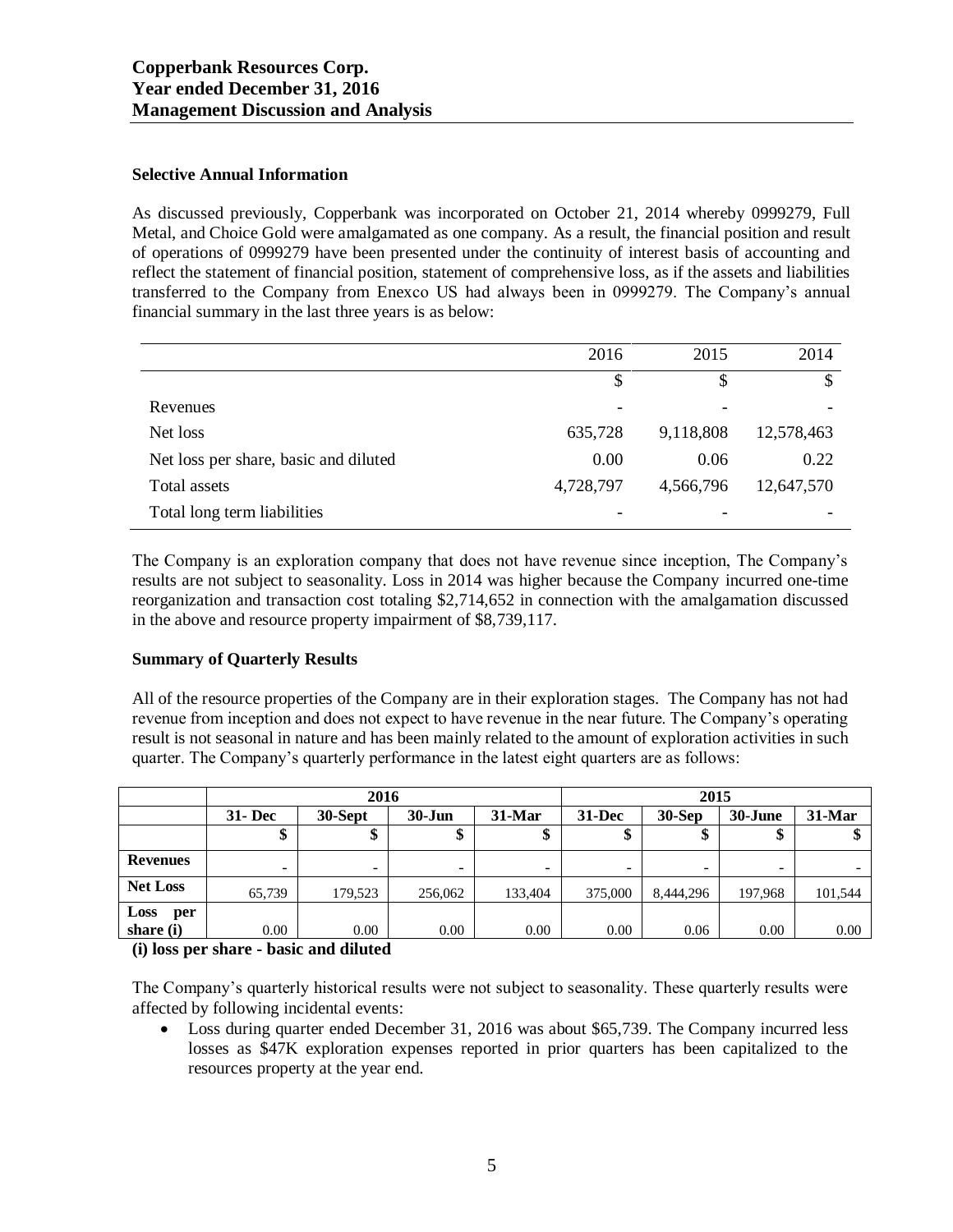- Loss during the quarter ended September 30, 2015 was \$8.4 million. The Company incurred impairment charges of \$8.2 million in connection with its Contact Property and various grassroot stage properties during this quarter
- Loss during quarter ended December 31, 2015 was about \$375,000. The Company incurred an impairment charge of \$335,851 in connection with its Contact Property during this quarter.

## **Performance Summary**

Year ended December 31, 2016 ("Fiscal 2016")

The Company's loss in Fiscal 2016 was \$645,708 (2015 - \$8,304,208), a decrease of \$7,658,500. The \$645,708 loss is a combined result of having operating expenses of \$731,124 (2015 - \$726,881), a gain from disposition of property of \$33,113 (2015 - \$134,441), a gain on debt settlement of \$62,383 (2015 - \$Nil), and a loss of \$4,634,075 from impairment of the Company's resource property (2015 – \$8,529,857). The main components of opertaing expenses and other income were as follows:

| Operating expenses                                   | 2016       | 2015        | 2016-2015  |
|------------------------------------------------------|------------|-------------|------------|
|                                                      | \$         | \$          | \$         |
| Amortization                                         | 256        | 313         | (57)       |
| Consulting and management fees                       | 326,656    | 249,319     | 77,337     |
| Conference                                           |            | 43,397      | (43, 397)  |
| Mineral property maintenance                         | 46,848     |             | (46, 848)  |
| Filing fees and shareholders' services (recovery)    | 19,370     | 21,502      | (2,132)    |
| Insurance                                            | 3,282      | 8,565       | (5,283)    |
| Rental                                               | 28,104     | 42,553      | (14, 449)  |
| Office and administration                            | 14,554     | 45,022      | (30, 468)  |
| Promotion, advertisement and shareholder relations   | 163,699    | 64,981      | 98,718     |
| Professional fees                                    | 25,990     | 44,754      | (18, 764)  |
| Share-based compensation                             | 36,122     | 173,287     | (137, 165) |
| Travel                                               | 66,243     | 33,188      | 33,055     |
| Total operating loss                                 | (731, 124) | (726, 881)  | (4,243)    |
|                                                      |            |             |            |
| Gain on disposal of equipment previously written off | 33,113     | 134,441     | (101, 328) |
| Gain on debt settlement                              | 63,283     |             | 63,283     |
| Impairment/write off of resource properties          |            | (8,529,857) | 8,529,857  |
| Interest and other income                            |            | 3,489       | (3,489)    |
| Loss before taxes                                    | (634, 728) | (8,391,927) | 7,757,198  |

1. Commencing the third quarter of 2015, the Company had a new management team that started to charge consulting fees. As a result, consulting fees (mainly managerial in nature) of \$326,656 in Fiscal 2016 was higher comparing to 2015.

2. There were less options vested during Fiscal 2016 compared to Fiscal 2015. As a result, share-based compensation was lower in Fiscal 2016.

3. Management of the Company attended various road shows and conference in Fiscal 2016 to promote the goodwill of the Company. Once the market conditions recover, management believes the Company will be in a stronger position to raise the required capital for further exploration of existing properties and for potential acquisition of new projects. As a result, promotion, advertisement and shareholder relations plus conference of \$163,699 incurred in Fiscal 2016 was higher than the \$108,378 incurred in Fiscal 2015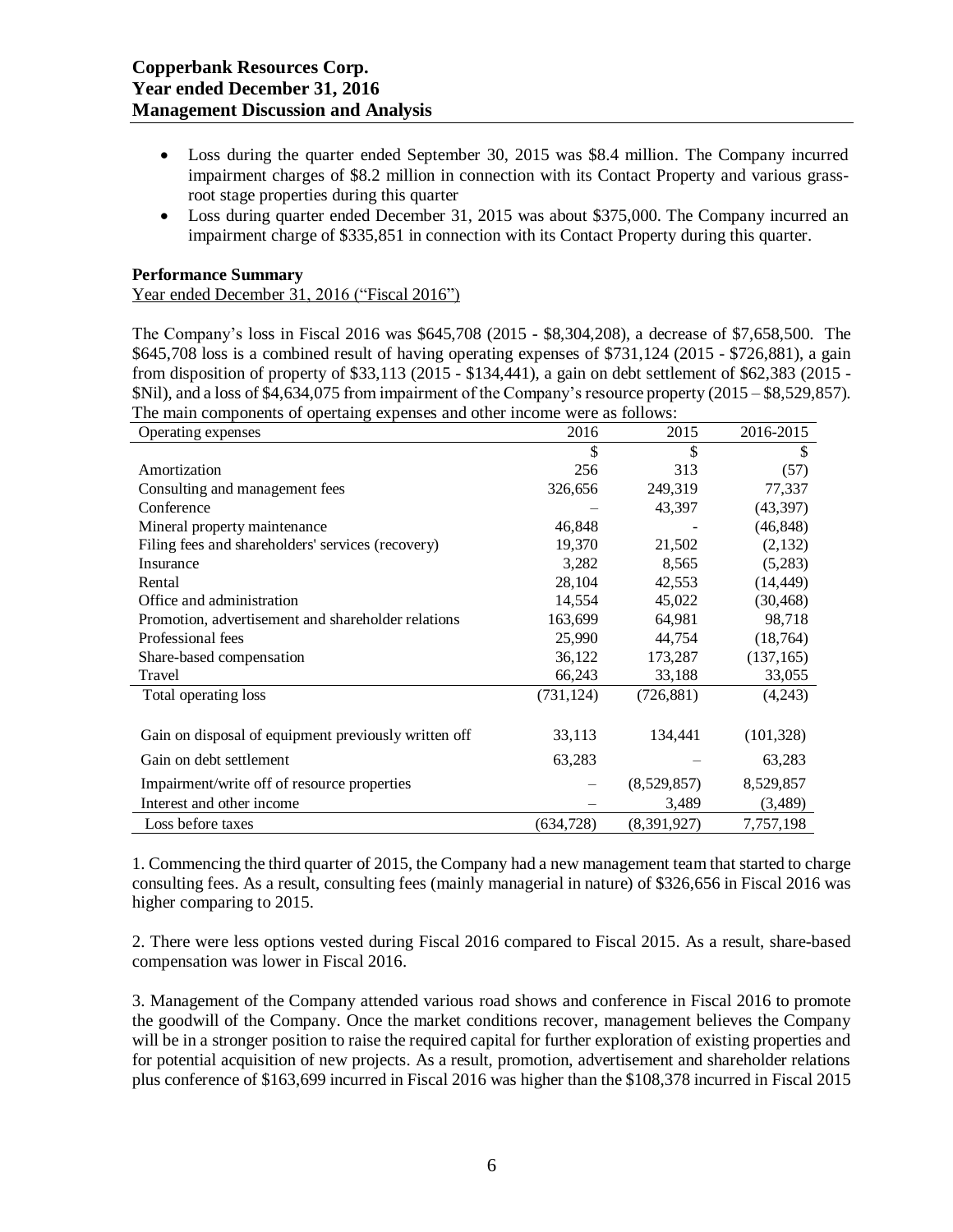4. Impairment charges on resource properties are incidental in nature.

5. The Company sold various equipment in Fiscal 2015 and 2016 and recorded gain of \$33,113 and \$134,441 respectively. These dispositions are incidental in nature.

6. The Company settled various accounts payable with its officers and directors and the optionor of its Pyramid project and recorded a gain of \$63,283 gain, which is the difference between the fair value of the shares issued and amount settled. There was no similar settlement in Fiscal 2015.

As at December 31, 2016, the Company had \$47,316 in cash (2015/12/31 – \$114,773), \$4,634,075 in resource properties (2015/12/31 - \$4,150,362), and \$209,359 in accounts payable and accrued liabilities  $(2015/12/31 - $27,719)$ . The decrease of cash was a combined result of use of cash of \$407,637 in its operating activities and \$263,113 in the annual option renewal for its Pyramid properties which were partially offset by a receipt of cash of \$203,972 from disposition of assets in Fiscal 2016, and receipt of \$300,000 from share issuance.

Three months ended December 31, 2016 ("2016 Q4")

The Loss in 2016 Q4 was \$65,739 compared to a loss of \$375,000 during the same quarter in 2015. The \$18,891 loss was mainly due to a combined result of incurring \$(44,392) recovery (2015 Q4 - \$44,740 expenses) in operating expenses and the following incidental items:

- impairment /write off charge of \$Nil on its resource properties ( $2014\text{ O}5 $335,851$ ).
- Gain on debt settlement of \$63,283 (2015 Q4 \$Nil), which has been discussed previously.

The main components of operating expenses in 2016 Q4 were \$77,354 in consulting fees and management fees (2015 Q4 -\$56,516), \$11,887 of travel expenses (2015 Q4- \$12,393), and \$8,218 of professional fees (2015 Q4 - \$11,809), and a recovery of resource property maintenances of \$46,848 that has been expensed in the prior quarters. The Company decided to capitalize these expenditures as at the year ended December 31, 2016.

## **Proposed Transactions**

Other than the events after the year ended December 31, 2016 disclosed in the "outlook" section, the Company does not have any proposed transactions that are material to disclose.

# **Liquidity, Capital Resources and Going Concern**

As at December 31, 2016, the Company had a working capital deficiency of \$158,694. As disclosed in the "outlook" section, the Company borrowed \$400,000 from the Company's CEO and settled \$90,000 payables by share issuance after the year ended December 31, 2016 to finance the Company's operations.

Net cash used in operating activities during Fiscal 2016 was \$119,259 compared to \$536,946 during the Fiscal 2015.

Net cash provided by (used in) investing activities for Fiscal 2016 was (\$407,637) as compared to (\$139,243) in Fiscal 2015 as the Company used more cash in the maintenance of the its options on the Pyramid property.

The Company received \$300,000 from share issuance during Fiscal 2016 Nine Months (2015- \$17).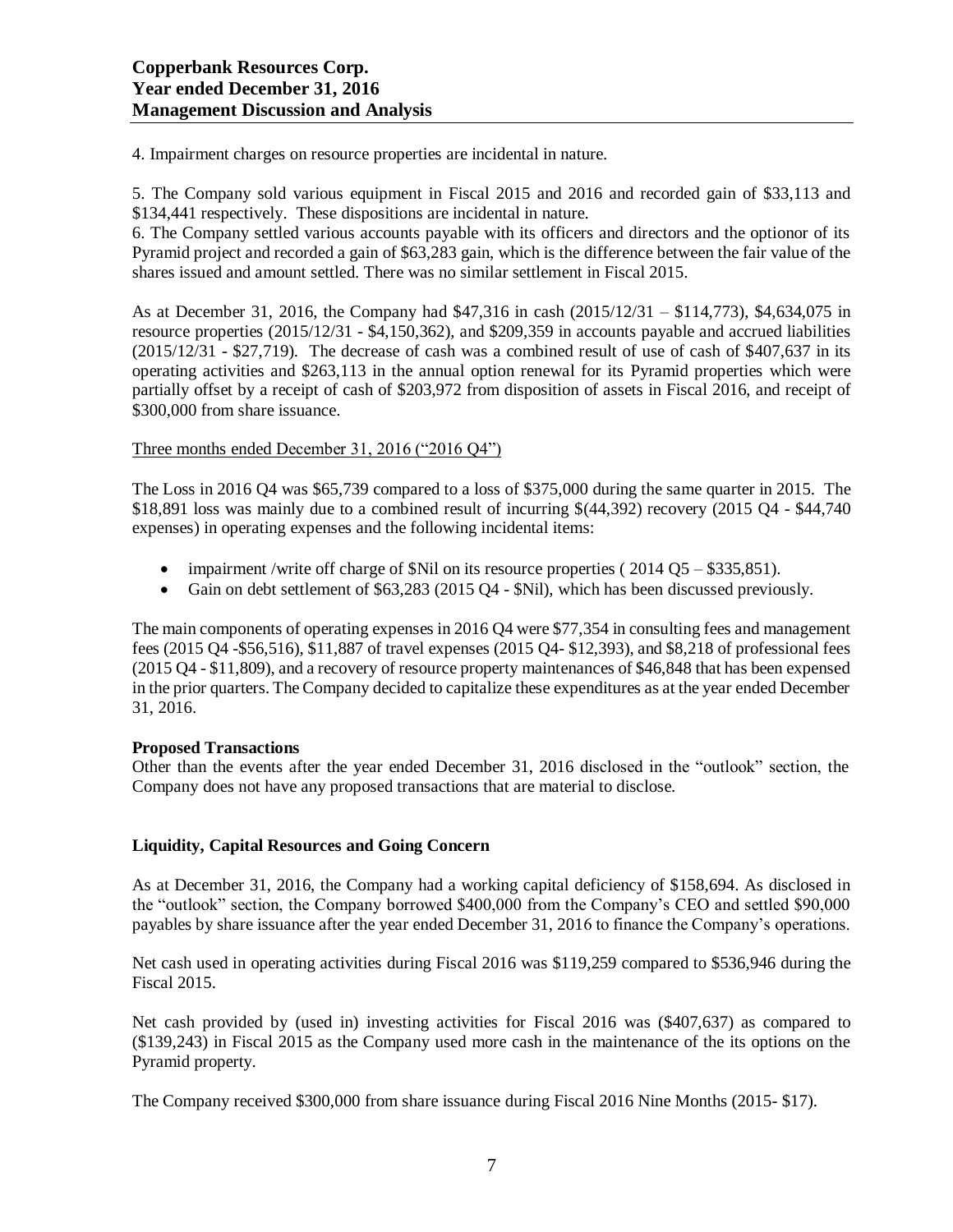The Company is not subject to external restriction in using its capital resources.

The Company is a resource exploration stage company, which does not generate any revenue and has been relying on equity-based financing to fund its operations. On December 31, 2016, the Company had a working capital deficiency and an accumulated deficit of \$31,280,704, and was not able to finance its day to day activities from its operations. The Company will require additional financing either through equity or debt financing, sale of assets, joint venture arrangements or a combination thereof in order to meet its administrative costs and to continue to explore and develop its mineral properties. There is no assurance that sufficient future funding will be available on a timely basis or on terms acceptable to the Company. These conditions indicate the existence of material uncertainties that cast significant doubt as to the ability of the Company to be a going concern.

The Company has been incurring approximately \$54,000 cash operating expense per month during the Fiscal 2016 and expects to maintain the same burn rate in the next twelve months. In addition, the Company also plans to incur exploration expense of US\$750,000 in each of its Contact and Pyramid Properties in Fiscal 2017.

The Company plans to finance its operation in the next twelve months by:

- Cash on hand approximately of \$47,000
- Issuance of more common shares to the officers for the consulting fees charged
- Borrowing from related parties (e.g. the Company borrowed \$400,000 from the CEO in the first quarter of Fiscal 2017)
- To conduct further private placements when needed

The Company has a history to obtain funding when needed in the past. However, readers are cautioned that there can be no assurance that management's plan to raise further financing will be successful, as it is dependent on prevailing capital market conditions and the continued supports from its related parties.

## **Related Party Transactions**

During the years ended December 31, 2016 and 2015, the Company incurred the following transactions with key management members and the directors of the Company:

|                                     |                      | 2016    | 2015    |
|-------------------------------------|----------------------|---------|---------|
|                                     | Nature               |         |         |
| Key management                      | Rent                 | 18,000  | 6,000   |
| Key management                      | Consulting fees      | 252,000 | 172,667 |
| Key management                      | Share-based payments | 17.463  | 115.710 |
| Directors other than key management | Share-based payments | 16,253  | 32,390  |

Included in the Company's due to related party is an amount owing to key management members of \$26,231 (2015 - \$24,418). The amounts payable to related party has the same terms as the Company's trade payable, which is unsecured and non-interesting-bearing.

## **Off-Balance Sheet Arrangements**

The Company does not have any off-balance sheet arrangements.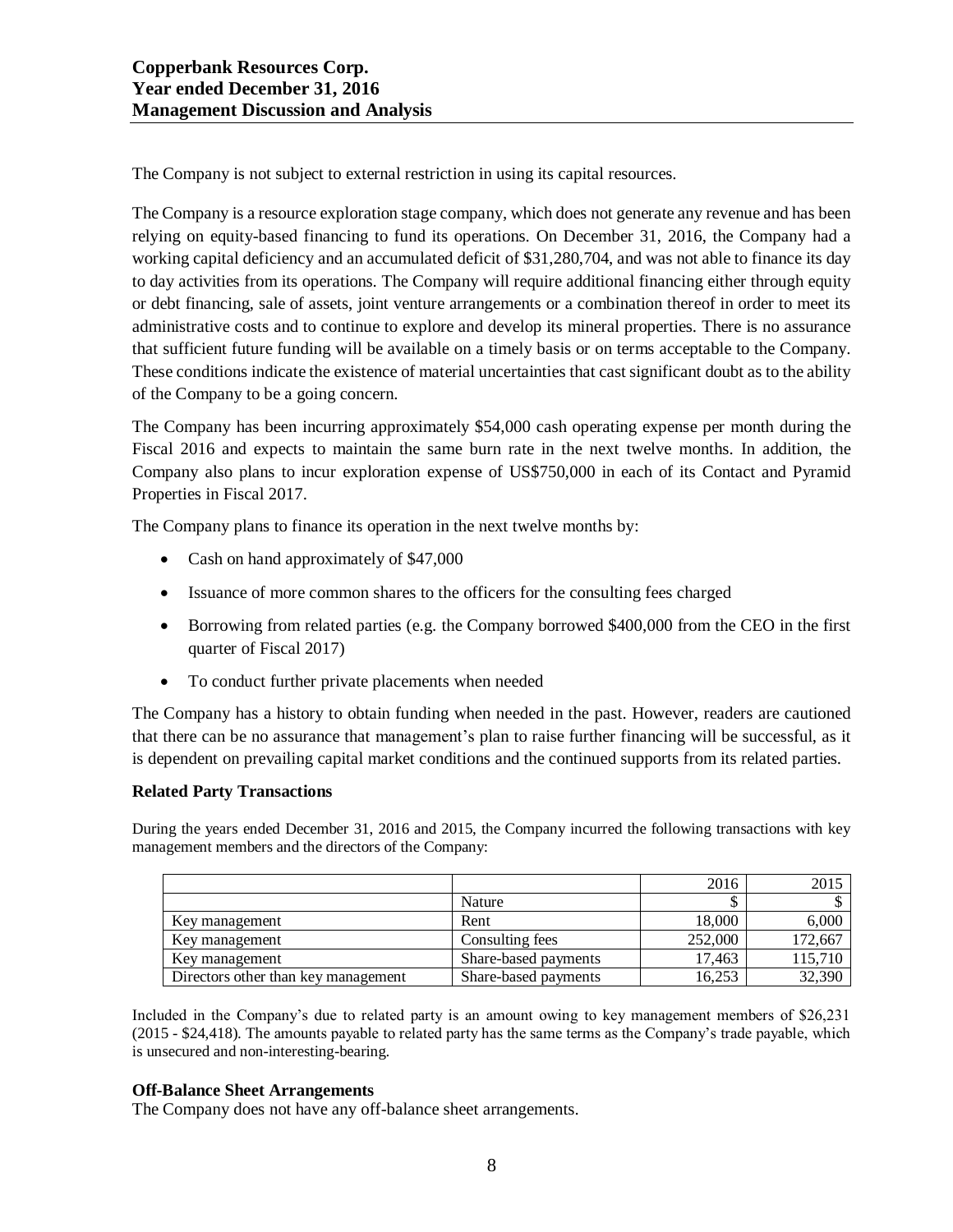#### **Significant accounting policies and new accounting standards yet to adopt**

The Company has not adopted new accounting policies since its recent year ended December 31, 2015.

#### **Disclosure Initiative (Amendments to IAS 7** *Statement of Cash Flows***)**

The amendments require entities to provide disclosures that enable users of financial statements to evaluate changes in liabilities arising from financing activities, and are effective for annual periods beginning on or after January 1, 2017 with earlier application is permitted.

Applicable to the Company's annual period beginning January 1, 2017.

#### **Recognition of Deferred Tax Assets for Unrealized Losses (Amendments to IAS 12** *Income Taxes***)**

The amendments clarify how to account for deferred tax assets related to debt instruments measured at fair value, and are effective for annual periods beginning on or after January 1, 2017 with earlier application permitted.

Applicable to the Company's annual period beginning January 1, 2017.

#### **IFRS 9** *Financial Instruments*

IFRS 9 will replace IAS 39 *Financial Instruments: Recognition and Measurement* and IFRIC 9 *Reassessment of Embedded Derivatives*. The final version of this new standard supersedes the requirements of earlier versions of IFRS 9.

The main features introduced by this new standard compared with predecessor IFRS are as follows:

• *Classification and measurement of financial assets:*

Debt instruments are classified and measured on the basis of the entity's business model for managing the asset and its contractual cash flow characteristics as either: "amortized cost", "fair value through other comprehensive income", or "fair value through profit or loss" (default). Equity instruments are classified and measured as "fair value through profit or loss" unless upon initial recognition elected to be classified as "fair value through other comprehensive income".

- *Classification and measurement of financial liabilities:* When an entity elects to measure a financial liability at fair value, gains or losses due to changes in the entity's own credit risk is recognized in other comprehensive income (as opposed to previously profit or loss). This change may be adopted early in isolation of the remainder of IFRS 9.
- *Impairment of financial assets:*

An expected credit loss impairment model replaced the incurred loss model and is applied to financial assets at "amortized cost" or "fair value through other comprehensive income", lease receivables, contract assets or loan commitments and financial guarantee contracts. An entity recognizes twelve-month expected credit losses if the credit risk of a financial instrument has not increased significantly since initial recognition and lifetime expected credit losses otherwise.

• *Hedge accounting:*

Hedge accounting remains a choice, however, is now available for a broader range of hedging strategies. Voluntary termination of a hedging relationship is no longer permitted. Effectiveness testing now needs to be performed prospectively only. Entities may elect to continue to applying IAS 39 hedge accounting on adoption of IFRS 9 (until the IASB has completed its separate project on the accounting for open portfolios and macro hedging).

Applicable to the Company's annual period beginning January 1, 2018.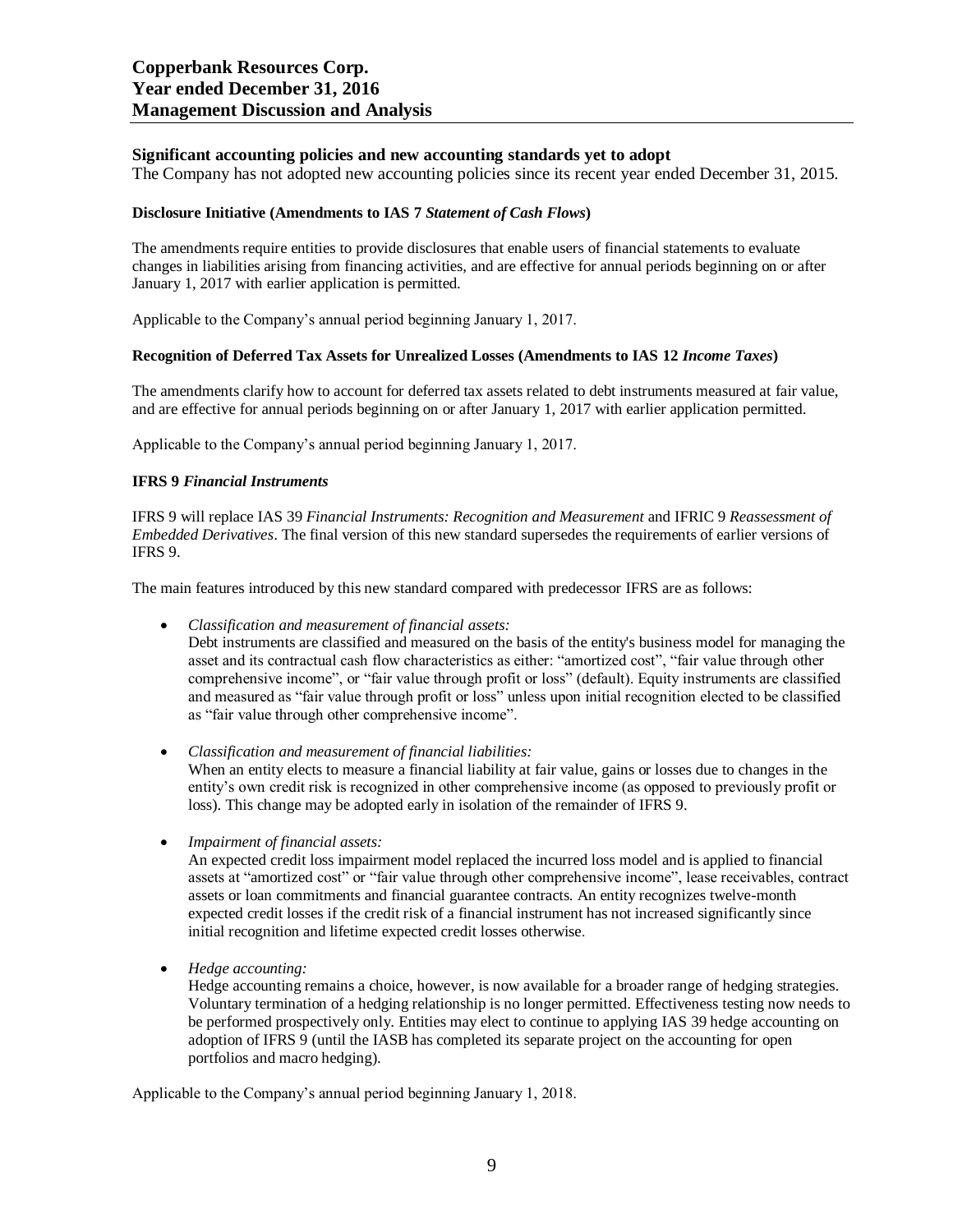#### **Classification and Measurement of Share-based Payment Transactions (Amendments to IFRS 2** *Sharebased Payment***)**

The amendments provide guidance on the accounting for:

- the effects of vesting and non-vesting conditions on the measurement of cash-settled share-based payments;
- share-based payment transactions with a net settlement feature for withholding tax obligations; and
- a modification to the terms and conditions of a share-based payment that changes the classification of the transaction from cash-settled to equity-settled.

Applicable to the Company's annual period beginning January 1, 2018.

#### **IFRS 16** *Leases*

This new standard sets out the principles for the recognition, measurement, presentation and disclosure of leases for both the lessee and the lessor. The new standard introduces a single lessee accounting model that requires the recognition of all assets and liabilities arising from a lease.

The main features of the new standard are as follows:

- An entity identifies as a lease a contract that conveys the right to control the use of an identified asset for a period of time in exchange for consideration.
- A lessee recognizes an asset representing the right to use the leased asset, and a liability for its obligation to make lease payments. Exceptions are permitted for short-term leases and leases of low-value assets.
- A lease asset is initially measured at cost, and is then depreciated similarly to property, plant and equipment. A lease liability is initially measured at the present value of the unpaid lease payments.
- A lessee presents interest expense on a lease liability separately from depreciation of a lease asset in the statement of profit or loss and other comprehensive income.
- A lessor continues to classify its leases as operating leases or finance leases, and to account for them accordingly.
- A lessor provides enhanced disclosures about its risk exposure, particularly exposure to residual-value risk.

The new standard supersedes the requirements in IAS 17 *Leases*, IFRIC 4 *Determining whether an Arrangement contains a Lease*, SIC-15 *Operating Leases – Incentives* and SIC-27 *Evaluating the Substance of Transactions Involving the Legal Form of a Lease*.

Applicable to the Company's annual period beginning January 1, 2019.

#### .**Financial Instruments**

The Company's financial instruments are exposed to a number of financial and market risks, including credit, interest rate, liquidity and commodity risks. The Company may, or may not, establish from time to time active policies to manage these risks. The Company does not currently have in place any active hedging or derivative trading policies to manage these risks since the Company's management does not believe that the current size, scale and pattern of cash flow of its operations would warrant such hedging activities. There was no change in the management of the financial risks from its recent year ended December 31, 2015.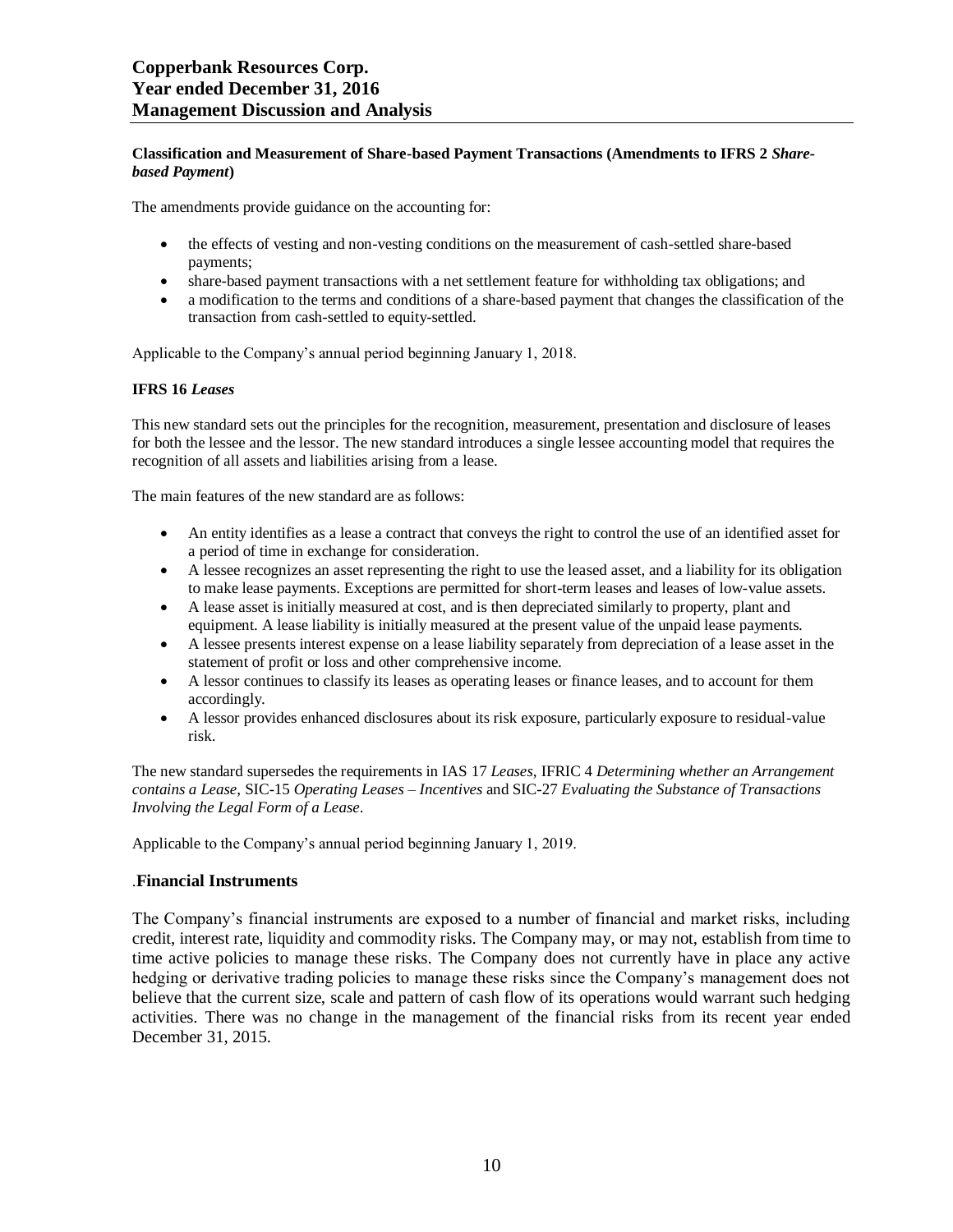#### **Fair value**

Financial instruments not recorded in fair value consisted of cash, other receivable, note receivable, accounts payable and accrued liabilities, and due to related party. The carrying values of these financial instruments approximate their fair values due to their short-term nature.

Financial assets and liabilities that are recognized on the statement of financial position at fair value can be classified in a hierarchy that is based on the significance of the inputs used in making the measurements. The levels in the hierarchy are:

Level 1 - quoted prices (unadjusted) in active markets for identical assets or liabilities;

Level 2 - inputs other than quoted prices included within Level 1 that are observable for the asset or liability, either directly (that is, as prices) or indirectly (that is, derived from prices);

Level 3 - inputs for the asset or liability that are not based on observable market data (that is, unobservable inputs).

#### **Outstanding share data**

As of the date of this report, the Company has 146,514,830 common shares, 74,238,003 share purchase warrants, 11,000,000 stock options outstanding.

#### **Risk factors**

The principal activity of the Company is mineral exploration which is inherently risky. There is intensive government legislation from state, provincial, federal, municipal and aboriginal governments, surrounding the exploration for and production of minerals from our and any mining operations. Exploration and development is also capital intensive and the Company currently has no source of income. Only the skills of its management and staff in mineral exploration and exploration financing serve to mitigate these risks, and therefore constitute one of the main assets of the Company.

The Company has its cash deposited with a large, federally insured, commercial bank which it believes to be creditworthy. Federal deposit insurance covers deposit balances up to \$100,000. Therefore, the majority of the Company's cash on deposit exceeds federal deposit insurance available.

#### *Title*

Title to mineral properties, as well as the location of boundaries on the grounds may be disputed. Moreover, additional amounts may be required to be paid to surface right owners in connection with any mining development. At all of such properties where there are current or planned exploration activities, the Company believes that it has either contractual, statutory, or common law rights to make such use of the surface as is reasonably necessary in connection with those activities. Although the Company believes it has taken reasonable measures to ensure proper title to its properties, there is no guarantee that title to its properties will not be challenged or impaired.

Successful challenges to the title of the Company's properties could impair the development of operations on those properties.

The Company's properties include unpatented mining claims, patented mining claims, and mineral rights on private lands. The Company's properties on unpatented mining claims, is land owned and administered by the U.S. government. A valid unpatented mining claim is an interest in real property that can be bought, sold, mortgaged, devised, leased and taxed, but it is always subject to the paramount title of the U.S. and the rights of third parties to use the surface of the claim in a manner that does not unreasonably interfere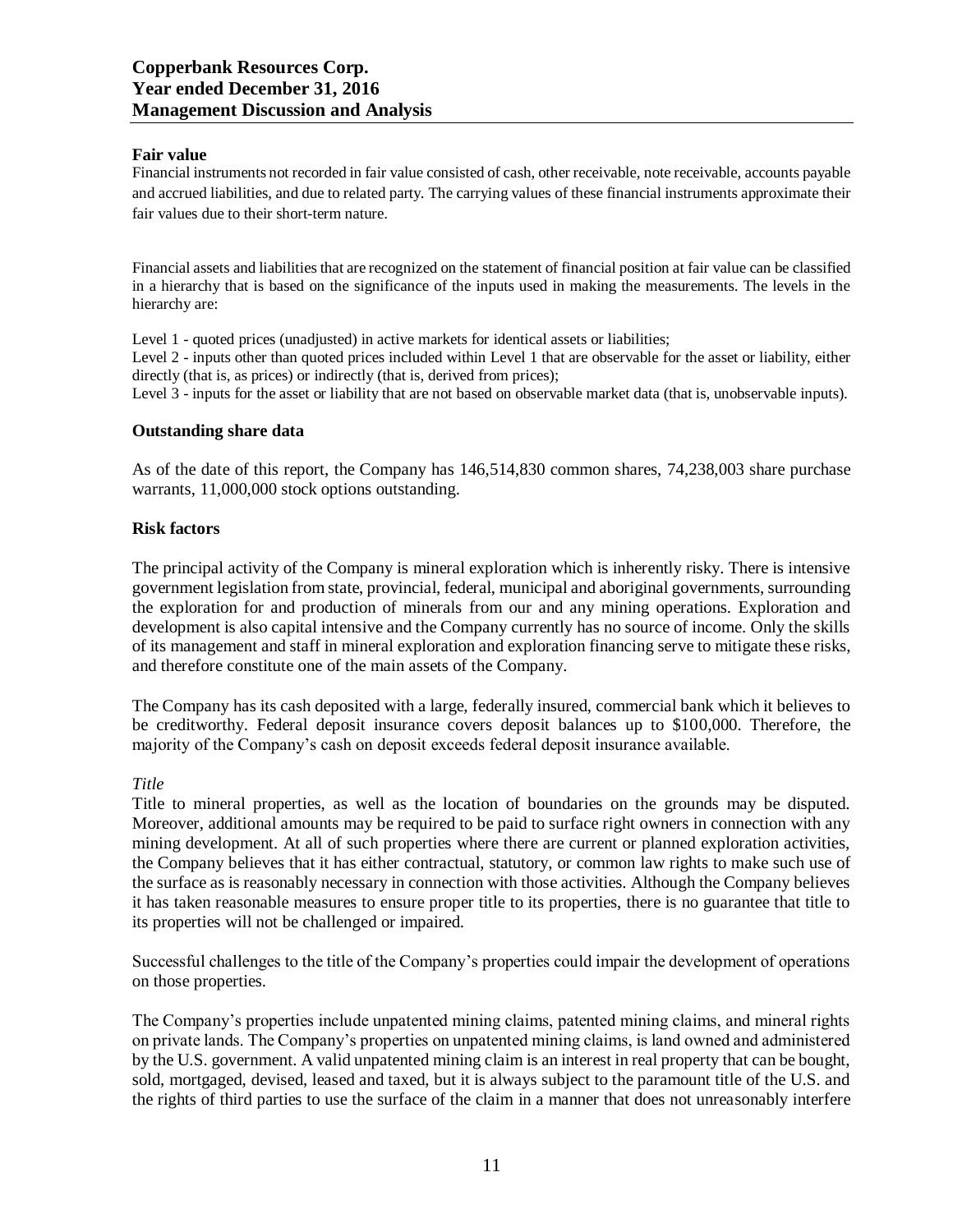# **Copperbank Resources Corp. Year ended December 31, 2016 Management Discussion and Analysis**

with the claimant's activities. Unpatented mining claims are mining claims located and staked on available federal public domain land in accordance with the U.S. General Mining Law of 1872, with dimensions not to exceed 600 feet by 1,500 feet for lode claims (which constitute the great majority of the Company's unpatented mining claims), or 20 acres for placer claims. The process of locating an unpatented mining claim is initiated by the locator. Unpatented mining claims can be staked without any invitation from or grant by the federal government or any state government. A valid unpatented mining claim must include a discovery of valuable minerals. Prior to discovery, however, a mining claimant has a possessory right to conduct mineral exploration and development activities on the claim. The locator of a valid unpatented mining claim has the right to explore for, develop and mine minerals discovered on the claim, subject to compliance with the annual maintenance requirements of the U.S. Federal Land Policy and Management Act of 1976 which currently requires timely payment of an annual maintenance fee in order to maintain an unpatented mining claim.

Unpatented mining claims are unique property interests, and are generally considered to be subject to greater title risk than private real property interests because the validity of unpatented mining claims is often uncertain. This uncertainty arises, in part, out of the complex federal and state laws and regulations that supplement the U.S. General Mining Law of 1872. Also, unpatented mining claims and related rights, such as rights to use the surface, are always subject to possible challenges by third parties or contests by the federal government. The validity of an unpatented mining claim, in terms of both its location and its maintenance, is dependent on strict compliance with a complex body of federal and state statutory and decisional law. In addition, there are few public records that definitively control the issues of validity and ownership of unpatented mining claims.

In recent years, the U.S. Congress has considered a number of proposed amendments to the General Mining Law, as well as comprehensive reform legislation. Although no such legislation has been adopted to date, there can be no assurance that such legislation will not be adopted in the future. If ever adopted, such legislation could, among other things, impose royalties on production from currently unpatented mining claims located on federal lands. If such legislation is ever adopted, it could have an adverse impact on earnings from the Company's operations, and it could reduce estimates of the Company's present resources and the amount of the Company's future exploration and development activity on federal lands.

## *Permits and Licenses*

Although the Company either currently holds or has applied for or is about to apply for all consents which it requires in order to carry out its current drilling programs, the Company cannot be certain that it will receive the necessary permits and licenses on acceptable terms or at all, in order to conduct further exploration and to develop its properties. The failure to obtain such permits, or delays in obtaining such permits could adversely affect the operations of the Company. Government approvals and permits are currently and may in the future be required in connection with the operations of the Company. To the extent such approvals are required and not obtained; the Company may be curtailed or prohibited from continuing its mining operations or from proceeding with planned exploration or development of mineral properties.

## *Exploration and Development Efforts May Be Unsuccessful*

There is no certainty that the expenditures to be made by the Company in the exploration and development of its properties as described herein will result in discoveries of mineralized material in commercial quantities. Most exploration and development projects do not result in the discovery of commercially mineable ore deposits and no assurance can be given that any particular level of recovery of ore reserves will in fact be realized or that any identified mineral deposit will ever qualify as a commercially mineable (or viable) ore body which can be legally and economically exploited. Estimates of reserves, mineable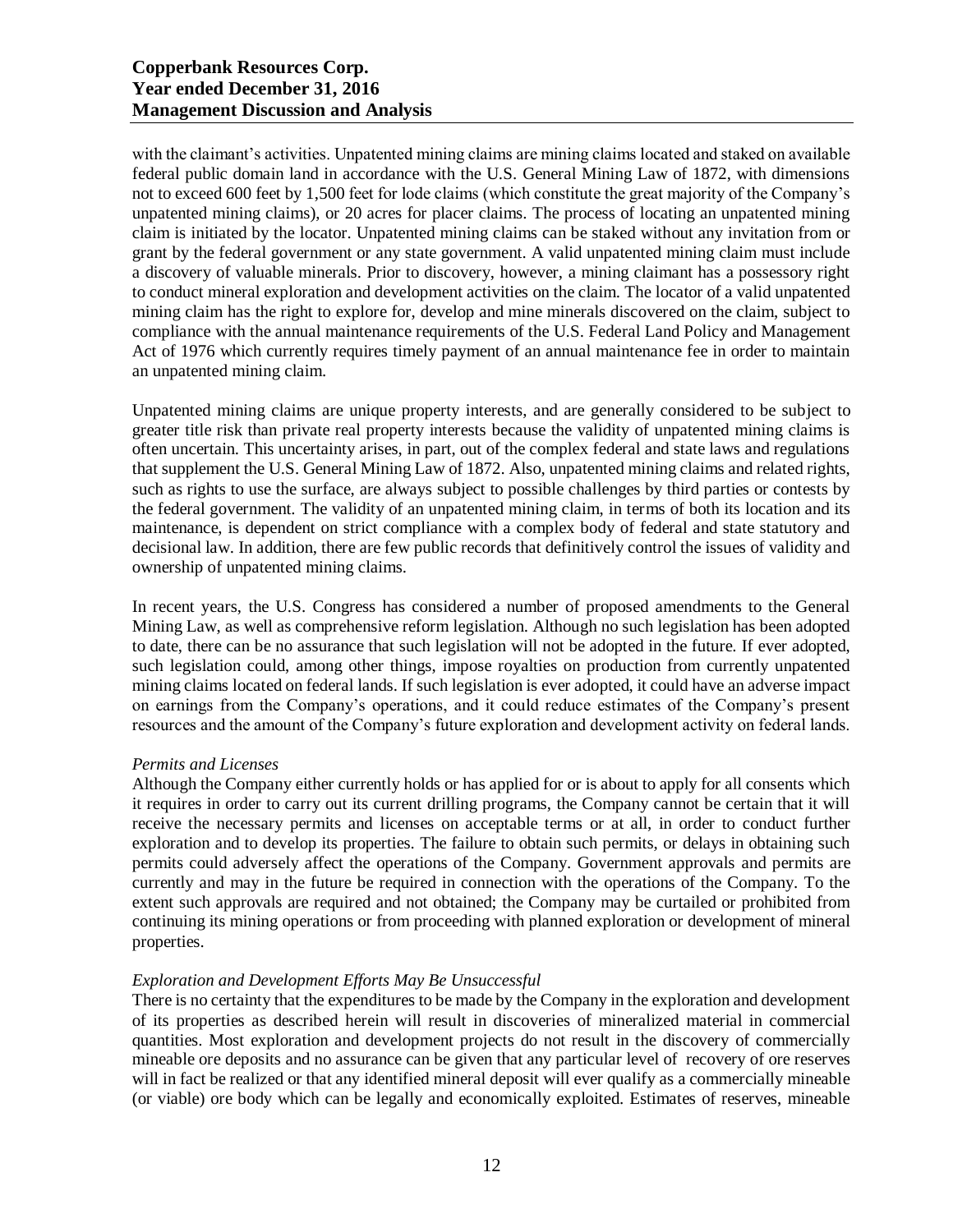deposits and production costs can also be affected by such factors as environmental permitting regulations and requirements, weather, environmental factors, unforeseen technical difficulties, unusual or unexpected geological formations and work interruptions. In addition, the grade of ore ultimately mined may differ from that indicated by drilling results. Short term factors relating to ore reserves, such as the need for orderly development of ore bodies or the processing of new or different grades, may also have an adverse effect on mining operations and on the results of operations. There can be no assurance that minerals recovered in small scale tests will be duplicated in large scale tests under on-site conditions or in production scale. Material changes in ore reserves, grades, stripping ratios or recovery rates may affect the economic viability of any project.

## *Lack of Cash Flow*

None of the Company's properties have advanced to the commercial production stage and the Company has no history of earnings or cash flow from operations. The Company does not expect to generate material revenue from mining operations or to achieve self-sustaining commercial mining operations for several years.

The Company has paid no dividends on its shares since incorporation and does not anticipate doing so in the foreseeable future. Historically, the only source of funds available to the Company is through the sale of its securities. Future additional equity financing would cause dilution to current shareholders.

#### *No Mineral Resources or Reserves in Production*

The properties in which the Company has an interest or right to earn an interest are in the exploration or pre-development stages only and are without a known body of ore in commercial production.

## *Uncertainty of Obtaining Additional Funding Requirements*

Programs planned by the Company may necessitate additional funding, which could cause a dilution of the value of the investment of the shareholders of the Company. The recuperation value of mining properties indicated in the balance sheet depends on the discovery of mineralization that can be profitably exploited and on the Company's capacity to obtain additional funds in order to realize these programs.

The Company's exploration activities can therefore be interrupted at any moment if the Company is incapable of obtaining the necessary funds in order to continue any additional activities that are necessary and that are not described in the exploration programs outlined in the Company's geological report for its properties.

## *Mineral Prices May Not Support Corporate Profit*

The mining industry in general is intensely competitive and there is no assurance that, even if commercial quantities of mineral resources are developed, a profitable market will exist for the sale of same. Factors beyond the control of the Company may affect the marketability of any substances discovered. The price of minerals is volatile over short periods of time, and is affected by numerous factors beyond the control of the Company, including international, economic and political trends, expectations of inflation, currency exchange fluctuations, interest rates and global or regional consumption patterns, speculative activities and increased production due to improved mining techniques.

#### *Competition*

The mining industry is intensively competitive in all its phases. The Company competes with companies possessing greater financial resources and technical facilities than itself for the acquisition of mineral interests as well as for the recruitment and retention of qualified employees.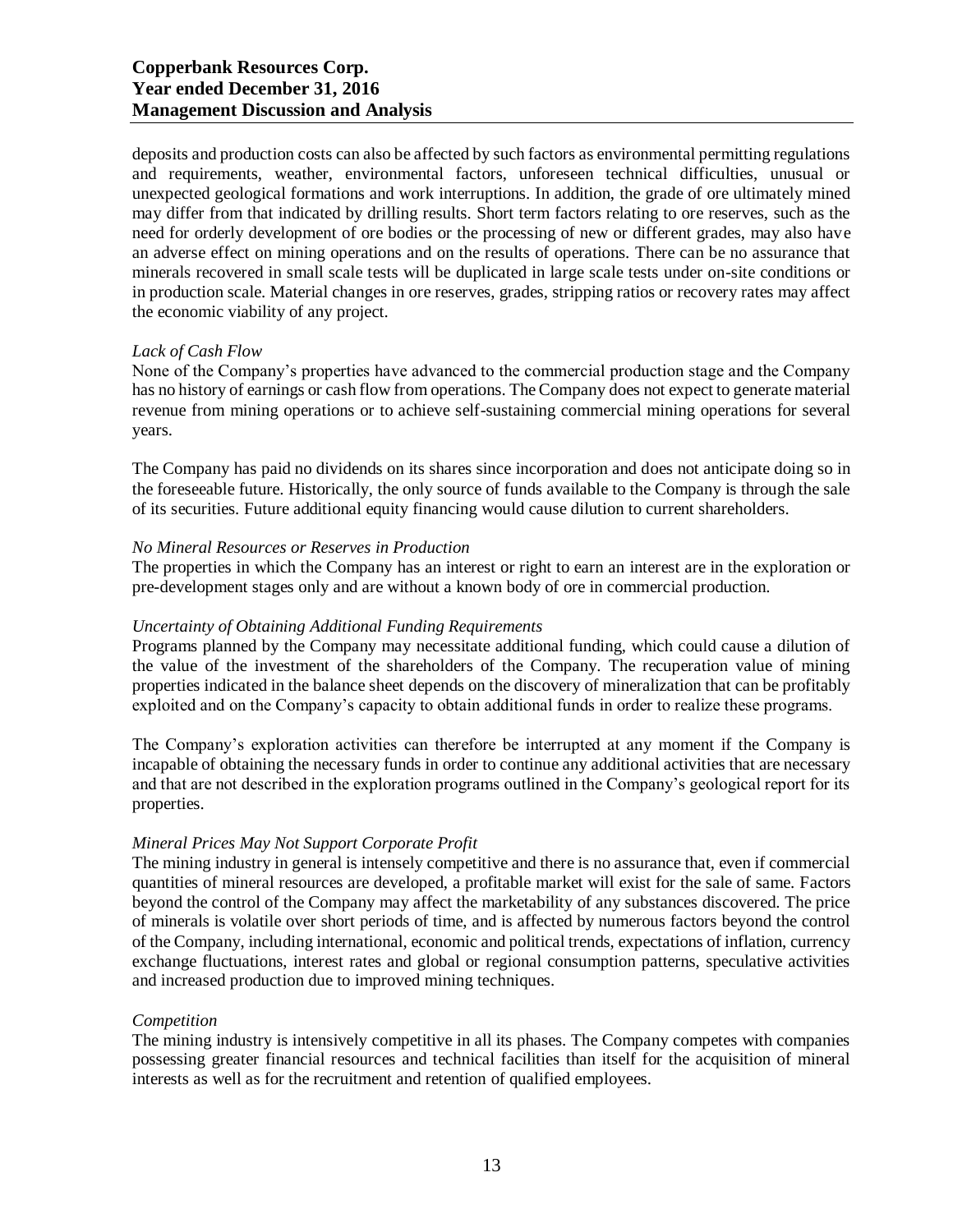#### *Environmental Regulations*

The current and future operations of the Company, including further exploration, development activities and commencement of production on its properties, requires permits from various Canadian and U.S. Federal, Provincial and State governmental authorities.

Such operations are subject to various laws governing land use, the protection of the environment, production, exports, taxes, labour standards, occupational health, waste disposal, toxic substances, mine safety and other matters. There can be no assurance, however, that all permits which the Company may require for construction of mining facilities and conduct of mining operations will be obtainable on reasonable terms. Amendments to current laws, regulations and permits governing operations and activities of mining companies, or more stringent implementation thereof, could have a material adverse impact on the Company and cause increases in capital expenditures, production costs, reduction in levels of production at producing properties, require abandonment or delays in development of new mining properties.

Failure to comply with applicable laws, regulations and permitting requirements may result in enforcement actions thereunder, including orders issued by regulatory or judicial authorities causing operations to cease or be curtailed, and may include corrective measures requiring capital expenditures, installation of additional equipment or remedial actions.

Parties engaged in mining operations may be required to compensate those suffering loss or damage by reason of the mining activities and may have civil or criminal fines or penalties imposed for violation of applicable laws or regulations.

## *Uncertainty of Reserves and Mineralization Estimates*

There are numerous uncertainties inherent in estimating proven and probable reserves and mineralization, including many factors beyond the control of the Company. The estimation of reserves and mineralization is a subjective process and the accuracy of any such estimates is a function of the quality of available data and of engineering and geological interpretation and judgment. Results of drilling, metallurgical testing and production and the evaluation of mine plans subsequent to the date of any estimate may justify revision of such estimates. No assurance can be given that the volume and grade of reserves recovered and rates of production will not be less than anticipated. Assumptions about prices are subject to greater uncertainty and metals prices have fluctuated widely in the past. Declines in the market price of base or precious metals also may render reserves or mineralization containing relatively lower grades of ore uneconomic to exploit. Changes in operating and capital costs and other factors including, but not limited to, shortterm operating factors such as the need for sequential development of ore bodies and the processing of new or different ore grades, may materially and adversely affect reserves.

## *Foreign Operations*

The Company's foreign activities are subject to the risk normally associated with conducting business in foreign countries, including exchange controls and currency fluctuations, limitations on repatriation of earnings, foreign taxation, laws or policies of particular countries, labour practices and disputes, and uncertain political and economic environments, as well as risk of war and civil disturbances, or other risk that could cause exploration or development difficulties or stoppages, restrict the movement of funds or result in the deprivation or loss of contract rights or the taking of property by nationalization or expropriation without fair compensation. Foreign operations could also be adversely impacted by laws and policies affecting foreign trade, investment and taxation. The Company currently has exploration projects located in the U.S.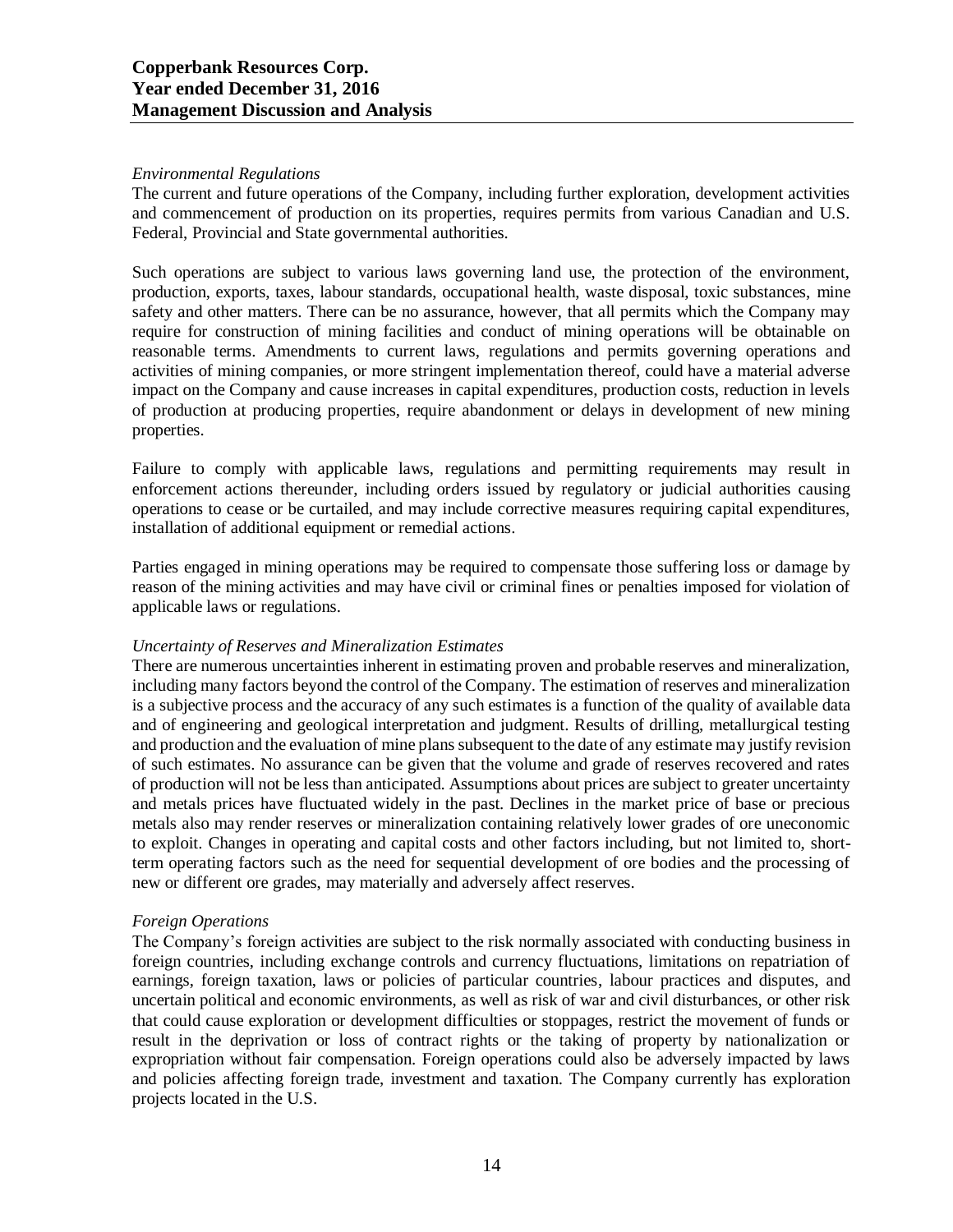## *Operating Hazards and Risks Associated with the Mining Industry*

Mining operations generally involve a high degree of risk, which even a combination of experience, knowledge and careful evaluation may not be able to overcome. Hazards such as unusual or unexpected formations and other conditions are involved.

Operations in which the Company has direct or indirect interest will be subject to all the hazards and risks normally incidental to exploration, development and production of precious and base metals, any of which could result in work stoppages, damage to or destruction of mines and other producing facilities, damage to life and property, environmental damage and possible legal liability for any or all damage. The Company may become subject to liability for cave-ins and other hazards for which it cannot insure or against which it may elect not to insure where premium costs are disproportionate to the Company's perception of the relevant risks. The payment of such insurance premiums and of such liabilities would reduce the funds available for exploration activities.

## *Ability to Manage Growth*

Should the Company be successful in its efforts to develop its mineral properties or to raise capital for other mining ventures it will experience significant growth in operations. If this occurs management anticipates that additional expansion will be required in order to continue development. Any expansion of the Company's business would place further demands on its management, operational capacity and financial resources. The failure to manage growth effectively could have a material adverse effect on the Company's business, financial condition and results of operations.

## *Lack of a Dividend Policy*

The Company does not presently intend to pay cash dividends in the foreseeable future, as any earnings are expected to be retained for use in developing and expanding its business. However, the actual amount of dividends received from the Company will remain subject to the discretion of the Company's board of directors and will depend on results of operations, cash requirements and future prospects of the Company and other factors.

# *Possible Dilution to Present and Prospective Shareholders*

The Company's plan of operation, in part, contemplates the accomplishment of business negotiations by the issuance of cash, securities of the Company, or a combination of the two, and possibly, incurring debt. Any transaction involving the issuance of previously authorized but unissued common shares, or securities convertible into common shares, would result in dilution, possibly substantial, to present and prospective holders of common shares.

## *Dependence on Key Personnel*

The Company strongly depends on the business and technical expertise of its management and key personnel. There is little possibility that this dependence will decrease in the near term. As the Company's operations expand, additional general management resources will be required, especially since the Company encounters risks that are inherent in doing business in several countries.

## *Conflict of Interest*

Certain directors of the Company are also directors, officers or shareholders of other companies that are similarly engaged in the business of acquiring, developing and exploiting natural resource properties. Such associations may give rise to conflicts of interest from time to time. The directors of the Company are required by law to act honestly and in good faith with a view to the best interests of the Company and to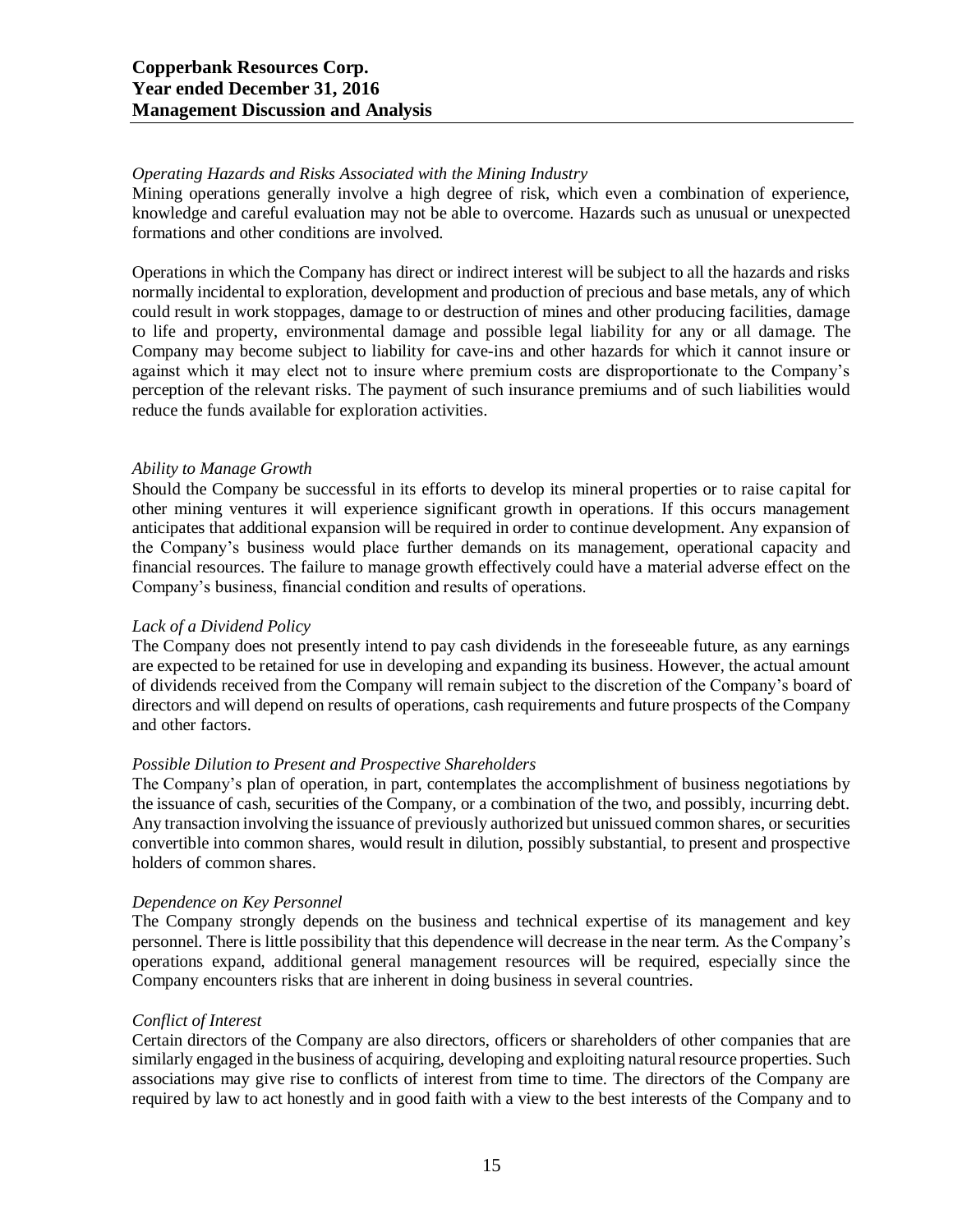disclose any interest which they may have in any project or opportunity of the Company. If a conflict arises at a meeting of the board of directors, any director in a conflict will disclose his interest and abstain from voting on such matter. In determining whether or not the Company will participate in any project or opportunity, the directors will primarily consider the degree of risk to which the Company may be exposed and its financial position at that time.

#### *Lack of Trading Volume*

The lack of trading volume of the Company's shares reduces the liquidity of an investment in the Company's shares.

#### *Volatility of Share Price*

Market prices for shares of early stage companies are often volatile. Factors such as announcements of mineral discoveries, financial results, and other factors could have a significant effect on the price of the Company's shares.

## **Forward Looking Statements**

Certain statements contained in this Management Discussion and Analysis constitute "forward-looking statements". These statements relate to future events or the Company's future performance, business prospects or opportunities. All statements other than statements of historical fact may be forward-looking statements. Forward-looking statements are often, but not always, identified by the use of words such as "seek", "anticipate", "plan", "continue", "estimate", "expect", "may", "project", "predict", "potential", "targeting", "intend", "could", "might", "should", "believe" and similar expressions. Information concerning the interpretation of drill results, mineral resource and reserve estimates and capital cost estimates may also be deemed as forward-looking statements as such information constitutes a prediction of what mineralization might be found to be present and how much capital will be required if and when a project is actually developed. These statements involve known and unknown risks, uncertainties and other factors that may cause actual results or events to differ materially from those anticipated in such forwardlooking statements. The Company believes that the expectations reflected in those forward-looking statements are reasonable, but no assurance can be given that these expectations will prove to be correct and such forward-looking statements included in this Management Discussion and Analysis should not be relied upon. These statements speak only as of the date of this Management Discussion and Analysis. Actual results and developments are likely to differ, and may differ materially, from those expressed or implied by forward-looking statements contained in this Management Discussion and Analysis. Such statements are based on a number of assumptions which may prove to be incorrect, including, but not limited to, assumptions about:

- general business and economic conditions;
- the supply and demand for, deliveries of, and the level and volatility of prices of copper, uranium, or other mineral commodities under exploration;
- the availability of financing for the Company's exploration and development projects on reasonable terms;
- the ability to procure equipment and operating supplies in sufficient quantities and on a timely basis;
- the ability to attract and retain skilled staff;
- market competition;
- the accuracy of our resource estimate (including, with respect to size, grade and recoverability) and the geological, operational and price assumptions on which it is based; and